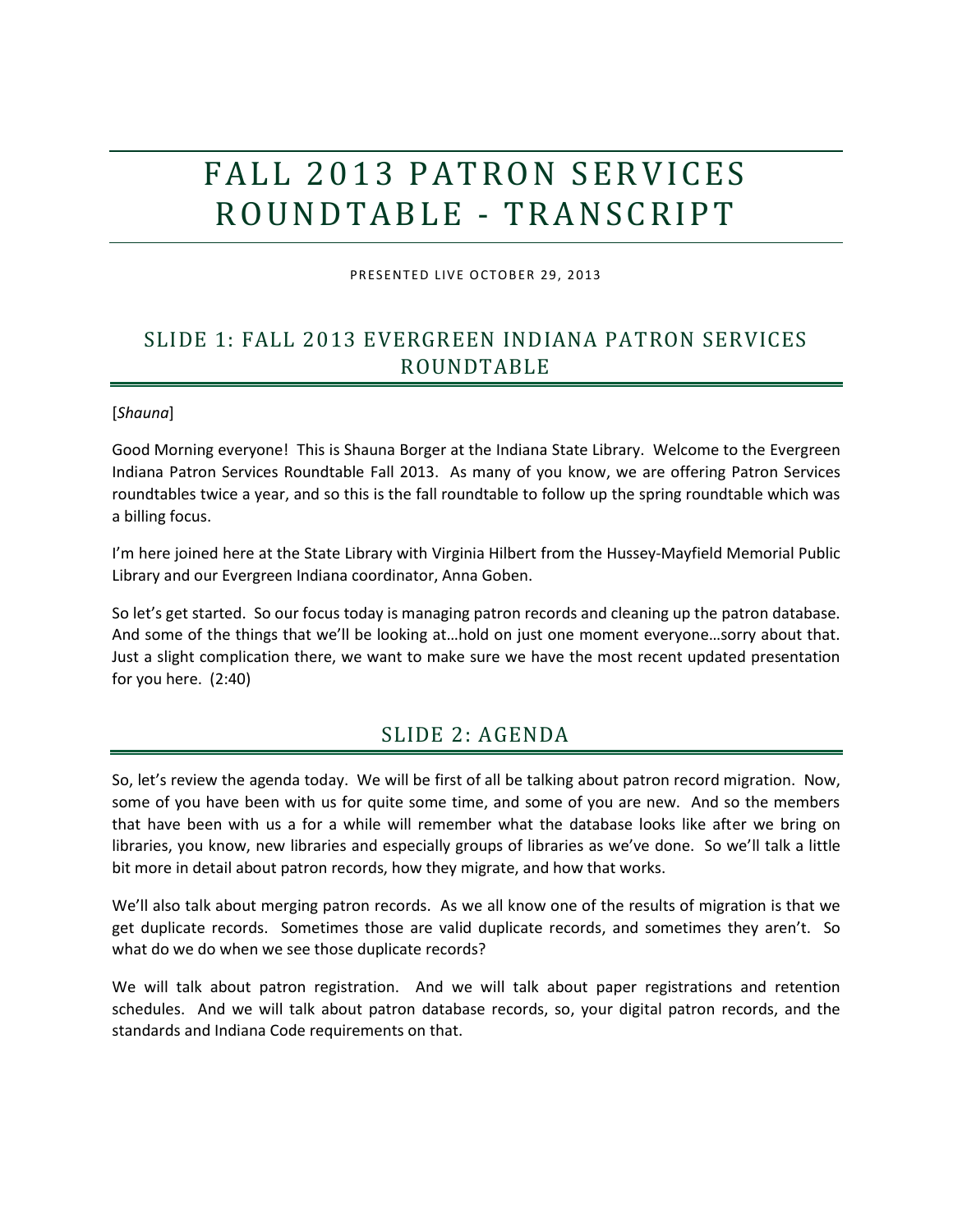We also have some good news. We are...have been talking about for several years now figuring out a system whereby our inactive patrons are automatically deleted, and so we have some good news to share with you about that. So we will do that later on in this presentation.

We will also cover some helpful reports to help you with your records management. (4:20)

# SLIDE 3: PATRON RECORD MIGRATION

So, patron record migration.

Now, when a library joins Evergreen Indiana, those patron records are added to the patron database with no de-duping script. And many of you know that when a library joins Evergreen Indiana, we work to get their old data lined up with the Evergreen standards. And for the MARC records, there's a deduping script that runs to match the legacy MARC records with our Evergreen MARC records so that we don't have a lot of multiple duplicate MARC records in the system, which clutters up the database and makes it difficult for both circulation staff and library patrons to understand what's actually available in the catalog. We do not run a de-duping script on patron records. And the reason is, patron records are much more complicated oftentimes and need staff members to assess whether or not to merge those duplicate records. It really requires human intervention to be able to make that assessment.

So what I have here is a screenshot below. And many of you this looks familiar to many of you. It is the…I've done a search for the first name "Shauna", last name "Borger" .

Now we were joking before we got this webinar started. It looks like I'm a really bad staff member or really bad patron. But this is obviously an extreme example.

So, you can see that there are a lot of "Shauna Borger" records, just based on searching the first name "Shauna," last name "Borger." And the other thing that we can tell right away from the search results is that these are all different records somehow. They all have different library card barcodes. And just by quickly looking at that you can see that two of those barcodes are actual patron records and many of those usernames or barcodes are staff accounts or what we call professional accounts. Another way that we can tell that these are different accounts is by looking at that date of birth, which is that first column there. Really just quickly looking you can see that some of the accounts do not have a date of birth listed there and some of them do. And just quickly looking down there you can see that some of the date of birth entries are the same and some of them are different.

So those are just a couple of different ways we can quickly assess and search for duplicate patron accounts. (7:13)

### SLIDE 4: ASSESSING ACCOUNTS

We do have a couple of reasons why there would be valid duplicate patron accounts.

So, some of our libraries…and we do have valid multiple reciprocal borrower accounts. We have situations where one patron may have several reciprocal borrower accounts in the Evergreen Indiana database. One example is that there are some libraries who are close to one other Evergreen library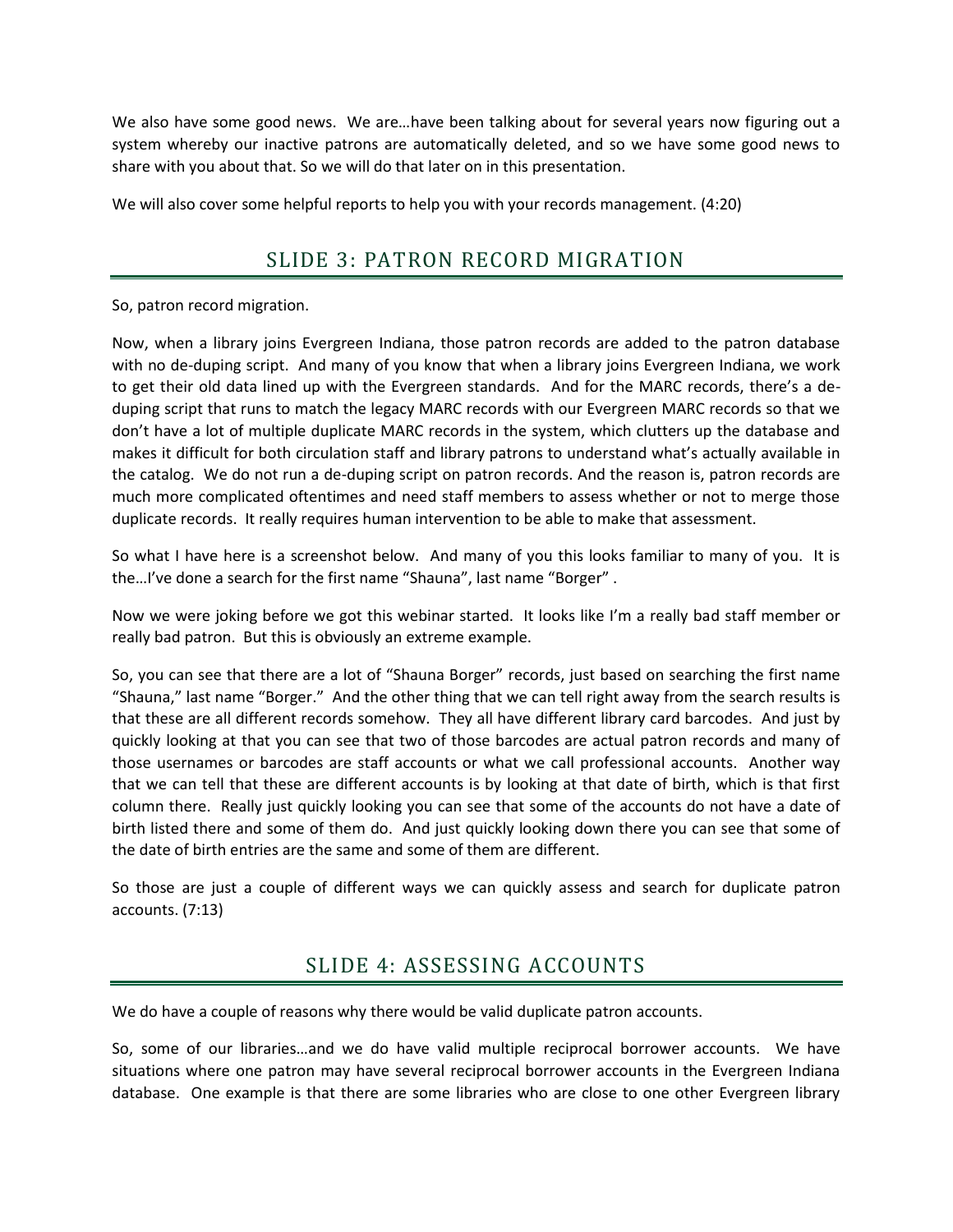and one other non-Evergreen library, but you have reciprocal borrower contracts and agreements with all of those three libraries. What happens is a patron from the non-Evergreen library may have a reciprocal borrower account at both of those Evergreen libraries. And some of you this does not apply to, but those of you that it does apply to do understand what I'm describing here. It can be very confusing for staff members. And the important thing here is that you have a couple of different options here to deal with those accounts. You can place an alert on their account to ensure that your staff members understand what's going on here. You can also group those accounts together if you want to deal with those that way. But the point is those are valid duplicate reciprocal borrower accounts.

Another valid duplicate account that you may see in the Evergreen database is a resident card and also a non-resident or a PLAC account. This has become increasingly apparent now that there are more and more downloadable econtent opportunities for patrons at different libraries. Each of our libraries oftentimes has different econtent, and patrons have figured that out. And they want to get access to a particular library's econtent. So what the OverDrive Committee…and now OverDrive Committee is named the eContent Committee...has decided is that the non-residents and PLAC users of the eIndiana Digital Overdrive Consortium [eIDC] are allowed to purchase a non-resident or PLAC card at participating libraries and download that econtent from OverDrive specifically. Now, unfortunately this doesn't make it any less confusing necessarily because in the future we may need to change that policy due to OverDrive licensing or any other econtent vendor licensing. We need to approach those situations individually, and we always will keep everyone updated in the weekly blog, the Weekly Update blog, if we have any changes on that. But the important thing to know is that you may see patrons with a resident card at one Evergreen Indiana library and a non-resident or PLAC account at other libraries. They've purchased those cards most likely to be able to access that library's downloadable econtent in whatever form that may be.

And I'm going to hand it over to Virginia Hilbert to talk about the next portion.

### [*Virginia*]

Good Morning Everyone. I'm going to talk about what happens when a patron moves from one area serviced by an Evergreen library to another area serviced by a different Evergreen library. And hopefully we're going to talk about a way to prevent duplicate records from being created in the first place. When patrons move, they often just come into the circulation desk and they say, "Hi, I'm new to the area, and I would like to get a library card!" So, one thing that you can do when you're talking to that patron is welcome them, like I often say, "Welcome to Zionsville! We're happy you're here." And you ask them, "Where did you move from?" And often that will start a conversation about, let's say they moved from Greenwood, so automatically you know they might have a Greenwood Evergreen card. So you want to look in the patron database to see if they have that. If for some reason you go ahead…you can't hear me, sorry…and that was such a good story too! Let's say you start the registration process while you're having that conversation. Often if you enter the patron's name, you'll see that screenshot that says that you have one patron already in the system with that same name. That's going to let you know, that you need to pull up that old account and just update that account. Let's see. Okay.

You're just going to update that account, and you're going to change their home library and prevent that duplicate record from being created. Let's see. (12:36)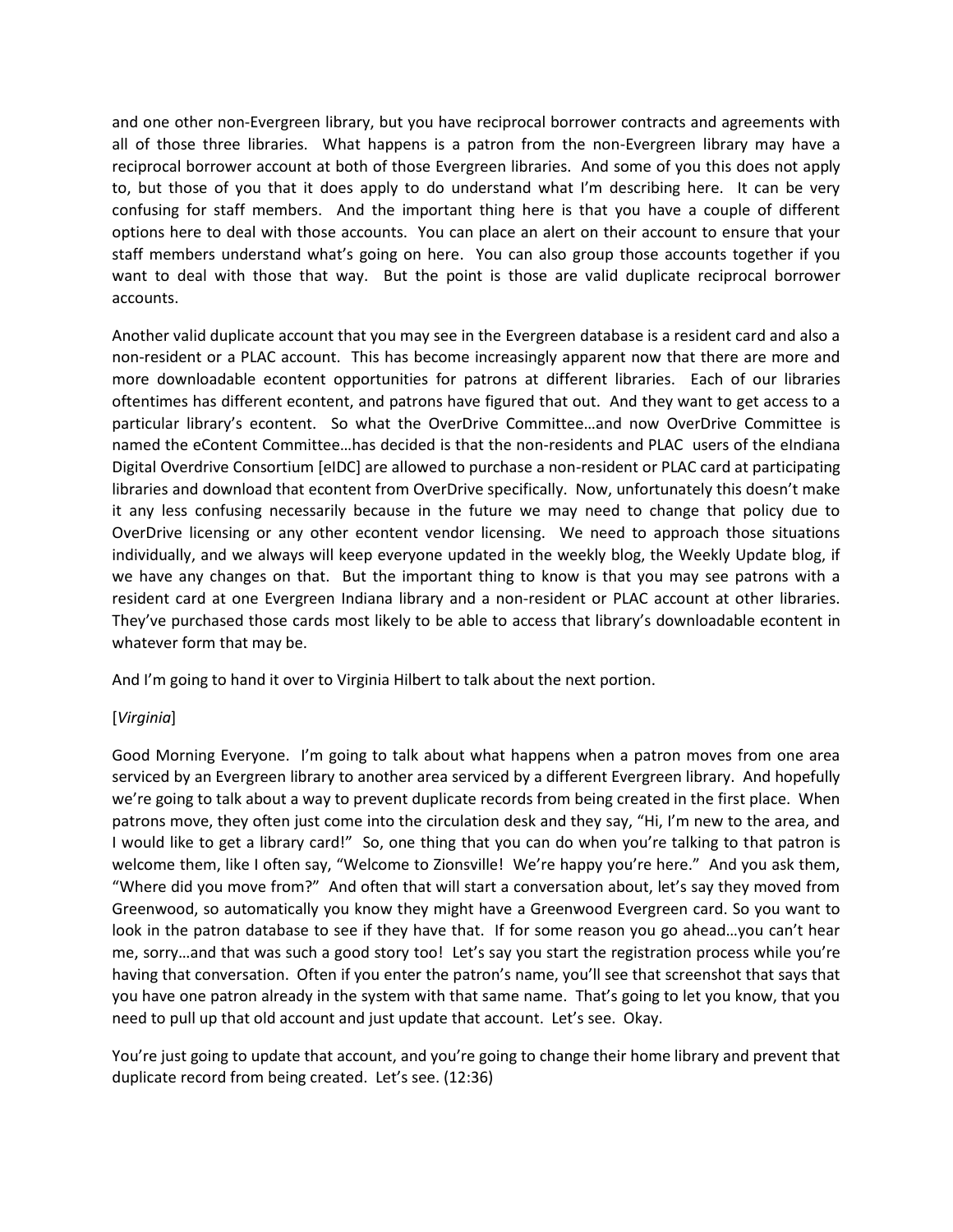Now we're going to talk about…let's say that you did not do this process, and you created a duplicate account. And we're going to talk about the merge requests that you now have to complete.

### [*Shauna*]

So sometimes what happens is a…since when we migrate our patron records, they do not get merged right away, sometimes what happens is you will see that there are two accounts right away, and there has been no intervention on your part. Sometimes we may accidentally create a new account without realizing that there was a previous account. So what do we do if we have two accounts that we do want to merge?

All member libraries have to consent to the merging of the records. And we've provided a spreadsheet that we'll go over in the next slide that both libraries must agree to and basically sign off on. And that's what this joint request to merge the records is. You can open up a Helpdesk ticket and attach this merge request to the Helpdesk ticketing system. And if you need help with that, we can certainly assist you in doing, in doing so.

We also have…(*coughs*) excuse me…we have opportunities throughout the consortium where multiple libraries have agreed locally on allowing merge requests without formal agreement necessarily. You will know if you are one of these libraries. It does not apply as a blanket statement to all libraries in the consortium. If you are interested in creating this sort of local agreement with your other Evergreen libraries, certainly approach them and have that conversation. It can help save you a little bit of time and paperwork. But there are multiple libraries who have these local agreements on merging patrons, and they don't approve those sheets individually necessarily. The important thing in all of these situations, whether you have a local agreement on this or not, is to create a paper trail so that when your library staff members get questions, it's very easy to go back and find out what was done when. And sometimes that really just means saving the Excel spreadsheet before...or in a locally known location so that, when you have these merge requests, you can easily go back and find that spreadsheet. (15:26)

### SLIDE 6: MERGE FORM

So some of you…for some of you, this spreadsheet looks familiar. This is our merge form. It's available for download on the ISL website. Column B here...I'm going to go through and highlight each of these columns to make it easier to explain what needs to be filled in each of these columns, but we do have two of these rows filled in as examples. So Column B shows barcode #1; this is the first barcode that will be deleted. So in this first example, we have three accounts from Joe Smith, and we have one of the accounts that we want to merge those other accounts into.

Barcode #1 you see in Column B, highlighted in red here, starts with 52346. This is the duplicate account that needs to be merged. In Column C here, this is our second barcode of Joe Smith's that needs to be merged. And then, we do give a third column, but you may or may not need Columns C and D, just fill in whatever information you can. So we see in this example #1 in fact Column D is not filled in, because there is not a fourth barcode that need to be merged in.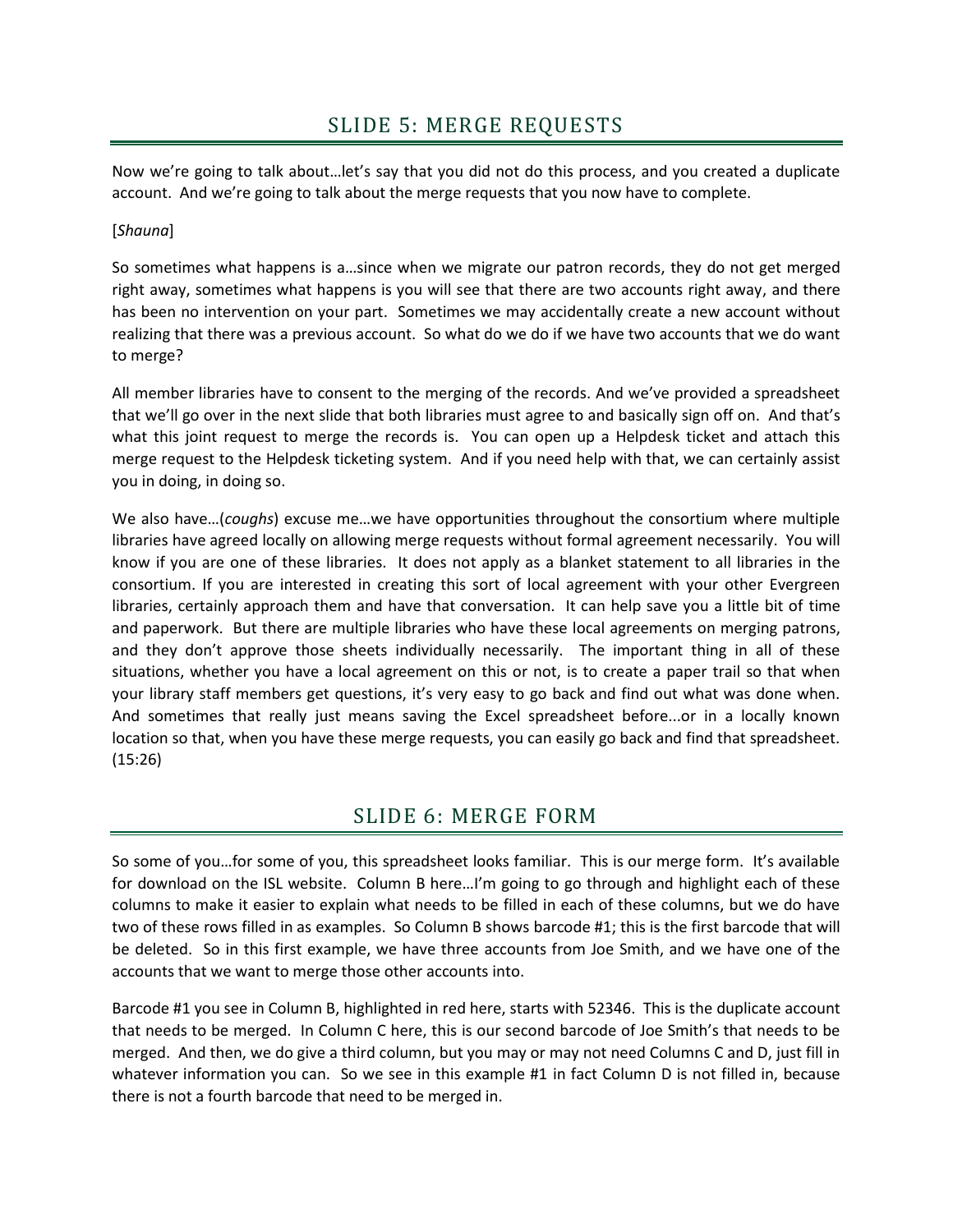We finally get to Column E, and this is the resulting barcode. This is the main barcode that we want that patron's, the main patron account, to reflect. So this barcode starts with 27895, and that will be the final barcode that Joe Smith uses. So it's most likely his most current card that he's using; it's on his keyfob, and this is what we want his main barcode to be.

Column F shows the resulting home library shortname. We all, I'm sure, have those memorized with our INfoExpress and our transits; we can remember our shortnames. So the resulting home library shortname should be reflected in the prefix of the resulting barcode.

Column G includes the approved home and other library so you would insert the name and the email address of the staff approving the merge. And then…Whoops! Let me go back really quick.

Our final column is H, and feel free with regards to creating a paper trail. Feel free to include notes in this field that you think are relevant. So "you contacted so and so by the phone at such and such a library on such and such a date." Having more information is going to really help you when you get questions if you do need to work backwards and answer any of those questions about a merge request that went through. (18:46)

### SLIDE 7: MERGE REQUESTS – SAME LIBRARY

#### [*Virginia*]

Okay, this is Virginia again. We're going to talk about merging multiple accounts under the same home library. So let's say you have Joe Smith, and, for some reason, he had an account maybe that has not expired yet, but he came into the library and got a second account. He lost his card and just thought he'd get a new account. Didn't realize he needed to just let us know, so…

That has to be done under your localadmin login, so make sure that you have that ready when you go to merge a patron account. You're going to look under the patron search tab, and make sure that you're looking in all of Evergreen and that your "Include inactive patrons" box is checked so that you get all accounts under that name. You'll see here that we looked for Liam Lee, and he has two accounts. Right now we're just seeing both of the accounts, but you're going to want to review all the information on each of those accounts and determine that they are definitely the same person. If you have the person, let's say, prior to this standing in front of you at the desk and they're wanting to get a new card or let's say they want to update their account and you look for this like we all probably should look for duplicate accounts and you found this. Have a conversation again with the customer and talk to them. You will…I don't know if I have another screenshot that shows it…but this customer actually has two different parent names listed on the accounts, and they both have different last names. And I know that's pretty popular now, that's going to happen. So we just have a conversation with them; talk to them about it, and say "Oh, it looks like you have another account, possibly opened by …" and generally most customers are going to say "oh, yeah that's theirs mom" or "that's his dad" and "yeah, we used to live there."

Once you determine that it is the same person, you have this screen open with both of their names, both of the accounts listed, you're going to highlight both accounts, by holding that control button on your computer and then clicking on the second account. As soon as you have both of them clicked, you can click on the merge button that's highlighted up there on your screen, and then this window is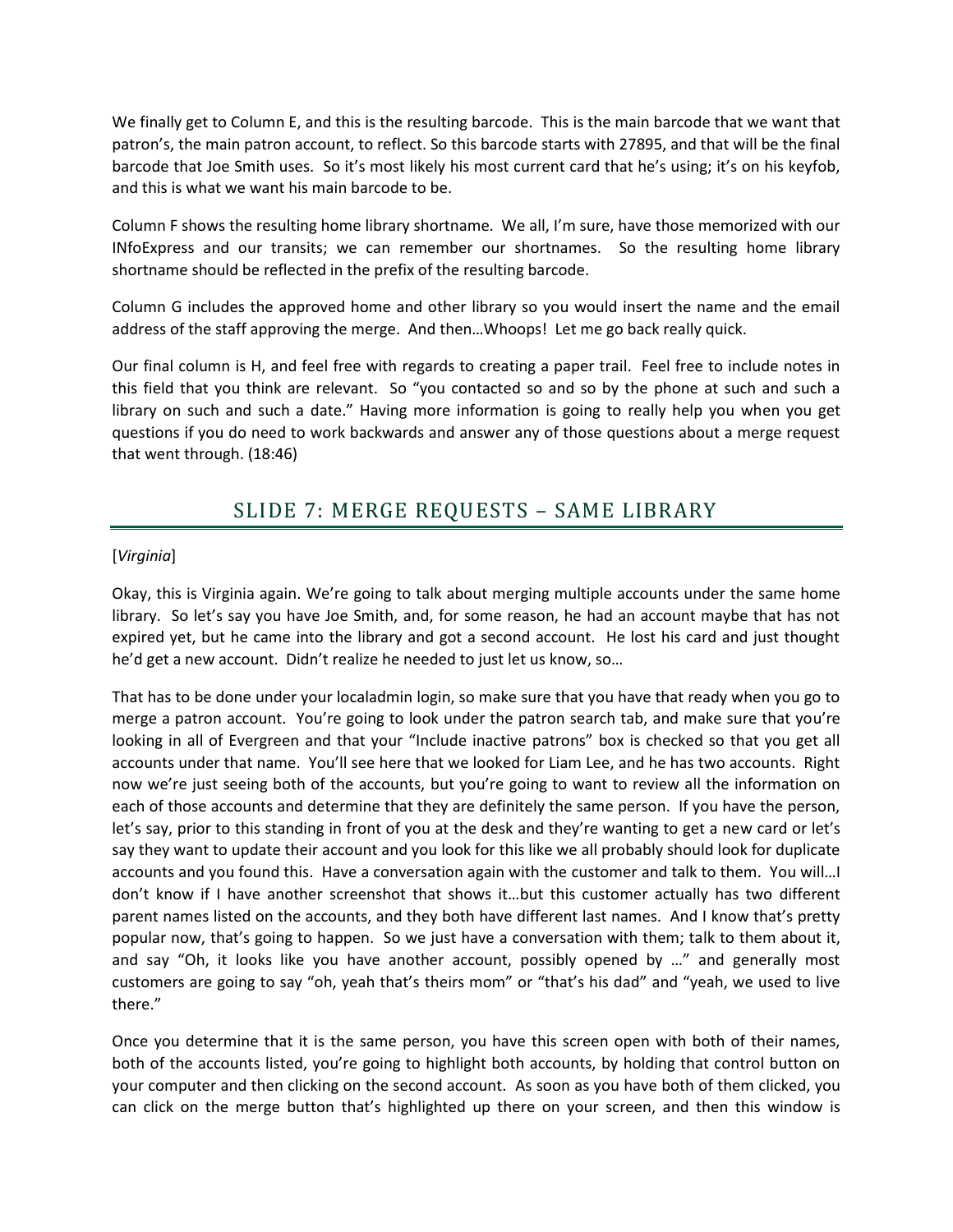actually going to pop up. And you're going to have to determine which of the accounts is going to be the lead account or the barcode that is currently active. The other one is going to be removed. So once you have determined which of the accounts is the lead account you can see where you have to select that circle at the top of the account listing. And then once one of the accounts has been selected as the lead, you're going to be able to hit that merge button in the top left hand quarter.

Now I don't have a screenshot for it, but you're going to know that it's actually occurred, that the merge has happened, because your screen, your search screen for the patron search, is going to only show one account under that name.

I think Shauna is going to do staff accounts now. (22:08)

### Q&A 1

#### [*Shauna*]

Before we get to that are there any questions about merging patron accounts or anything we've discussed so far? Please go ahead and type into the chat if you have any questions.

We'll give everyone just a couple of seconds here to get their questions typed into the chat box.

Okay, please feel free to go ahead and type in the chat box if you have any questions, otherwise we will try to stop throughout the webinar to take questions periodically.

### *Colleen McCarty: We have a patron who owns property in 2 evergreen library areas. she has a resident card from each. Is this OK?*

Colleen, we're going to have to follow up on that. We have addressed this question before. Our legal consultant here, Sylvia Watson, has addressed this question before, and I would like to have the opportunity to actually get that verbiage directly from her and then share it with the consortium that way. So we will follow up on that, and we will share that with all participants of this webinar.

Are there any other questions about patron accounts or registration or merging before we move on? (24:27)

### SLIDE 8: STAFF ACCOUNT

Okay, staff accounts.

We know that we have two different types of staff accounts, one for personal use and one for professional use. And these are valid accounts that library staff are allowed to have.

Staff personal accounts should be assigned using the staff member's personal information and given the permissions of "StaffCard" if the library chooses to offer this fine-free status to their employees. So, many of us already know that the StaffCard does negate any of the overdue fines. It does not exempt staff members from lost or damaged fees. Library staff are still responsible for that. But it does negate those overdue fines.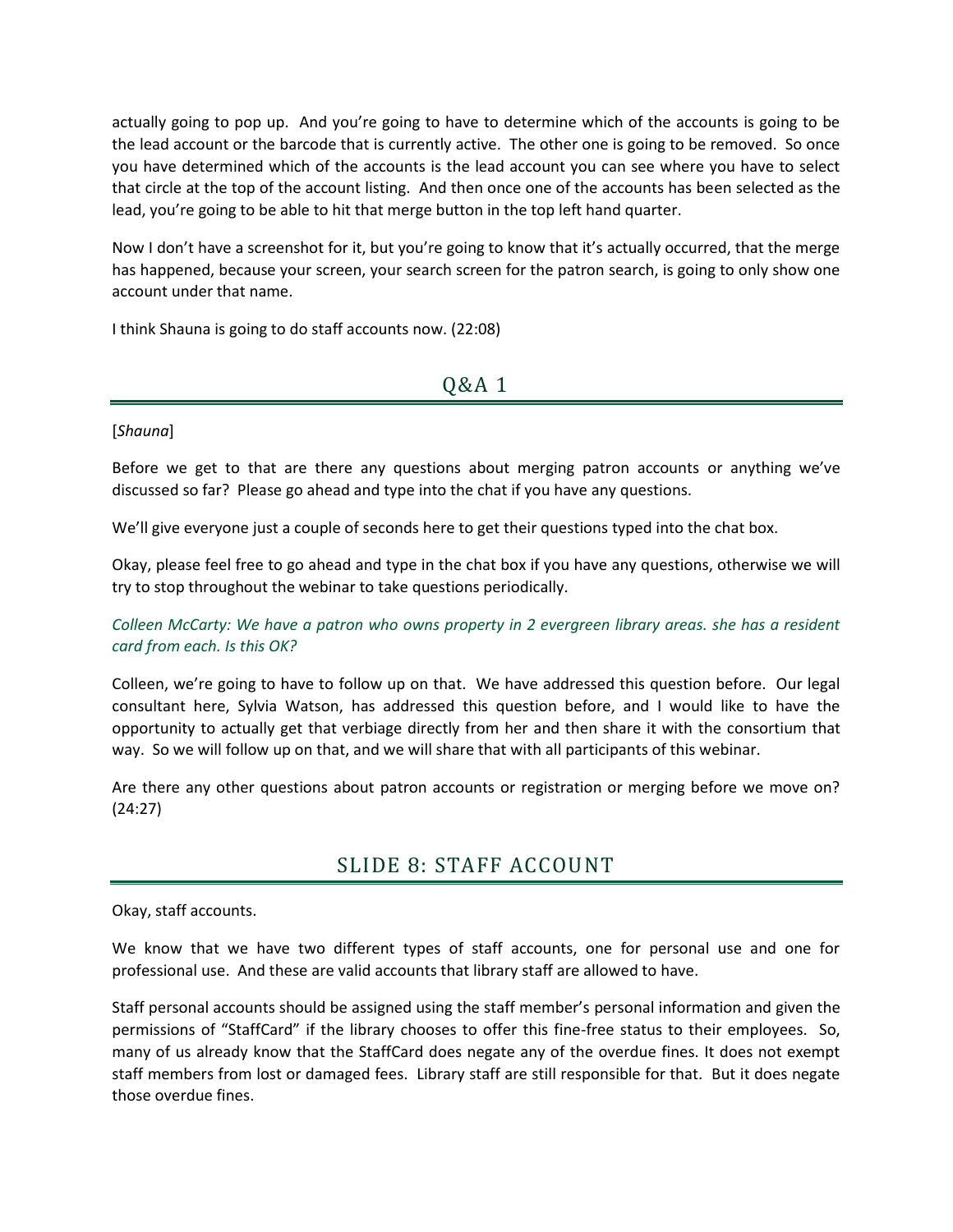Professional accounts, we're talking about our Circ1s, our LocalAdmins, our Circ2s, our Cat1s, Cat2s. Those accounts are your professional accounts and, for many of you, your regional coordinators and ISL staff have created those for you and distributed those to you on your go-live day. These can also be assigned by the LocalAdmin if you choose to use something other than the generic professional accounts. The LocalAdmin can choose to create specific professional accounts for each library staff member, should they choose to do that. And these professional accounts are assigned based on the completed training level of the library staff member. So those that attend the Basic Circulation class receive the Circ1 username, for example, and when you're filling out these professional accounts you can just fill in the professional address and contact information and these should never be used for personal circulation transactions as well.

Now some of you will remember, those of you who have been with us for a while will remember, that we received the ability to delete accounts when we upgraded, I think it was, to 2.2. And the important thing with regards to the staff personal accounts and professional accounts is specifically with those professional accounts not to delete those accounts. The best thing to do for those is, if it is a specific professional account and no one else is using it at your library, you can change the password to protect the system and then just mark that account inactive.

So, do we have any questions about that specifically? It's important not to delete those professional accounts.

Okay. (27:36)

# SLIDE 9: PATRON EDIT SCREEN: PART I

### [*Virginia*]

It's Virginia again. We're going to talk about updating an account, similar to what I discussed earlier about when you have a patron approach the desk with wanting to get a new card. They also might approach the desk and actually have their card in hand and say that they have moved or they may just need to renew their account and, let me see, we're just going to go through confirming all the information in the required fields. You'll remember that when you're doing this, the required fields are yellow, so that is a really quick easy way to check that you've entered all the information into those fields. If the account has expired and has been marked inactive, then you're going to have to remember to go in and put a check mark in that Active box. Otherwise your customer is not going to be able to check out, you're not going to get that green color around their name because something is still wrong. Can you tell I have done that many times myself?

Here is just the edit screen and, as you update a customer's account, again the screens are green for the required information on this screenshot, but obviously you're going to have the barcode and if you need to change that barcode you can go ahead and do that by hitting the "Replace Barcode" button. That does not change their client login that they've chosen. So that can remain the same. You don't have to update that. You can update the password if you wish, or they can leave it the same as it has always been.

Let me see, obviously their name. And again, if you're entering their name, and you get a pop-up, even if you're just updating an account, and it says there are other patrons with the same name, you probably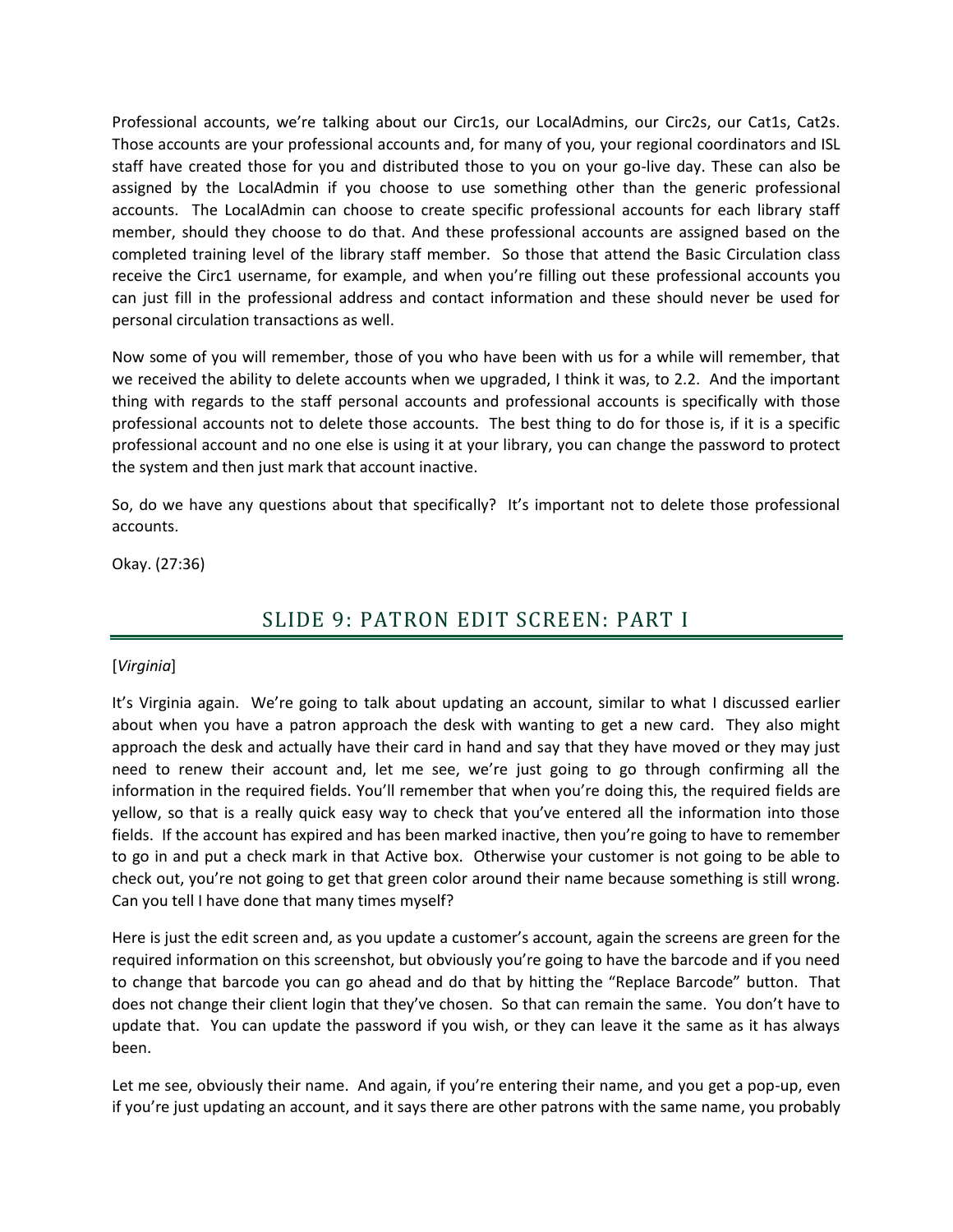want to go in and click on that alert to bring up that patron search screen and double check to see if you have duplicate accounts there.

Okay, there's my active box that sometimes seems hidden when you're looking for it.

# SLIDE 10: PATRON EDIT SCREEN: PART II

You also want to see if the barred button has been checked. If a customer's account has been barred for some reason, we should have an alert listed in that alert message box to let you know what the problem was what needs to happen before you completely update their account and make it active again.

Obviously we must have the mailing information so we can let them know when they have overdue books.

And the statistical categories, make sure that you enter all of the required information there. Some of those are required, but some are not.

And if you are updating an account…let me go back really quickly…to…because they have moved, you want to make sure you enter your library in that Home Library field and have that correct permission group listed. Sorry, I'm making you watch everything twice. (31:00)

# SLIDE 11: PAPER REGISTRATIONS

Okay, we're going to talk about paper registrations.

[*Shauna*]

Okay.

So we know that paper registrations, there are pros and cons to paper registrations. And we'll talk about that real quick here, but if you could first just fill out the poll so we can know how many people are actually still using paper registrations and how many people have done away with them. And we'll talk a little bit about the pros and cons and then give some examples of libraries who do one and the other.

Okay, interesting, it looks like using paper patron registrations is winning by quite a bit. 80% use paper registrations, almost 90%. And about 10% do not, so that's interesting. Thank you!

So obviously there's pros and cons to using paper registrations and we will talk about, we will talk about the retention schedules and the information if you do want to use those paper registrations. But the, one of the biggest pros to those paper registrations is that it allows staff to go back later and double check the digital data entry for accuracy. So we know that for our patrons, a lot of times, if they do not receive an email, an automatic email from the system, there are a lot of reasons why they may not have received that email, but one of those reasons may be a mistyped email address. Or if they do not receive their phone call to notify them that a hold is available, that may be a data entry era, error, excuse me. And a lot of libraries have systems in place so that they can catch those mistakes before they become a patron service issue.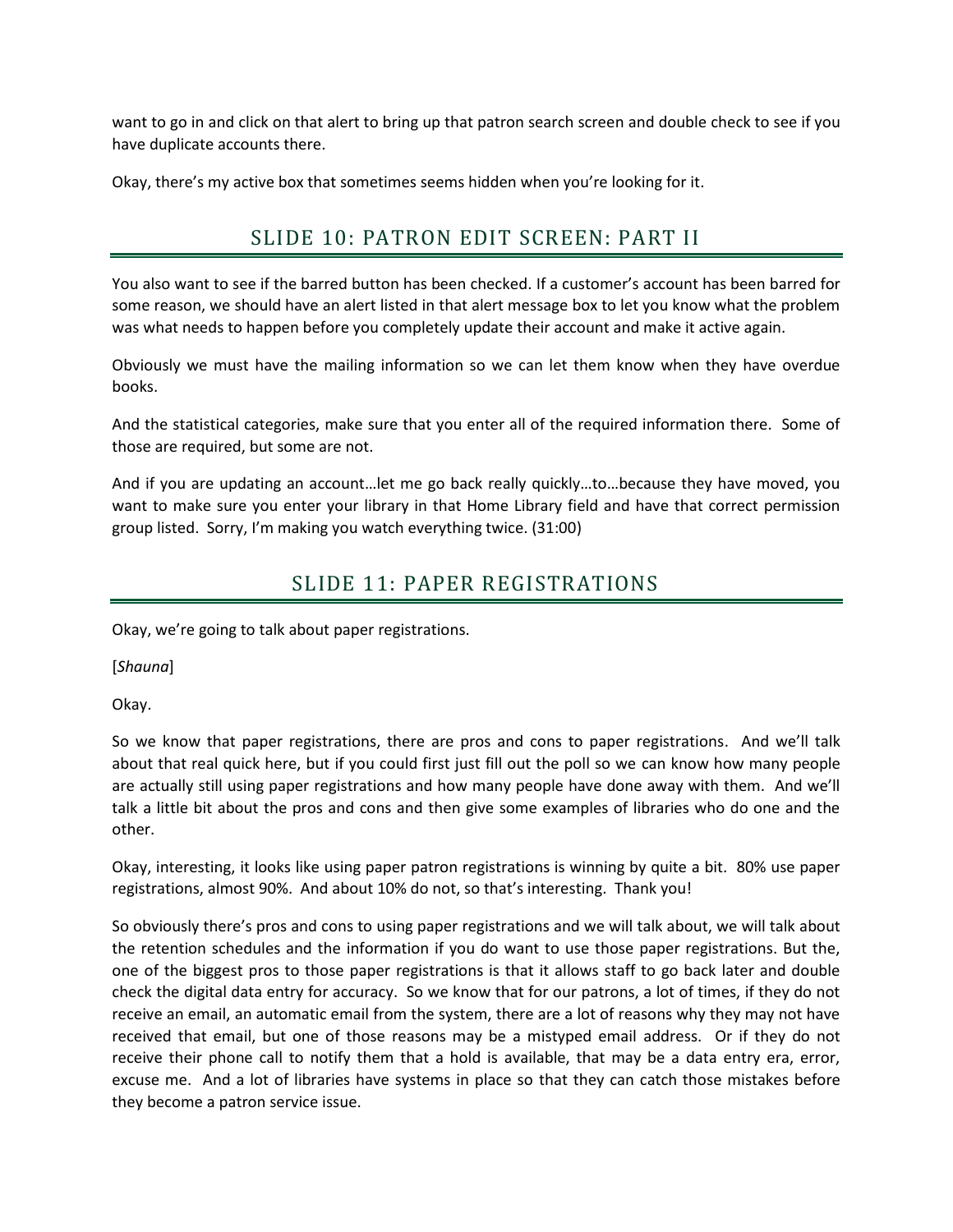For example, I have heard of libraries who have the patron registration filled out, they throw it into a little bucket after it's filled out and staff members go back later on when they have a few minutes here and there to double check the data entry. And from there then, they'll go ahead and file the patron record. So that gives them a safeguard against any inaccurate data entry there.

Obviously, some of the biggest cons of creating those patron paper registrations is figuring out how to dispose of those records. There is a retention schedule posted here at this url that you can access [\(http://www.in.gov/icpr/files/county\\_library.pdf\)](http://www.in.gov/icpr/files/county_library.pdf). And basically what it requires is that those patron registration records cannot be destroyed until the Notice of Destruction, State Form 44905 is filled out and copies of that form are distributed to the clerk of the circuit court of the county and to the Indiana Commission on Public Records. And the important thing to note on this is receiving a response before you go on ahead and destroy those records. So the instructions for that are to make sure that you fill out that form, distribute it to the correct parties, receive a response and then you are able to destroy those records.

And actually I'll take the opportunity right here to allow Virginia to talk about how her patron registration management at Hussey-Mayfield Memorial Public Library.

#### [*Virginia*]

Yes. At Hussey-Mayfield, we have decided years ago to just do away with our paper registrations for library cards and to enter the information directly into the database. We use the drivers' license information or obviously a piece of mail to verify their residency. But when we after we enter the information including their email address and telephone number, we go back and repeat that information back to the customer verbally to make sure we have everything verified and accurate before we save that patron record. But that has allowed us to not have to file all of these paper registrations, and we do not have to go back and worry about disposing of them later. It's been very helpful. (35:52)

### SLIDE 12: PUBLIC LIBRARY RETENTION SCHEDULE

#### [*Shauna*]

Okay. So, another thing to note about the paper retention schedule and some tips for your paper records. For your resident patron and reciprocal borrower applications, destroy these 3 years after the patron account becomes inactive. But, for your PLAC and your non-resident applications, you want to make sure that you destroy those 3 calendar years and after the receipt of the State Board of Accounts audit report and satisfaction of unsettled charges, because we know that the PLAC and the non-resident applications have funds attached to them. And we want to make sure that we're not destroying those applications before we get all the funds reconciled with the different parties. So that is just a tip for dealing with the different types of patron paper records. (37:00)

### SLIDE 13: DIGITAL PATRON RECORDS

So digital patron records, we do have a standards requirement, Indiana Code requirement, and it states, "The library shall purge or mark inactive unused library patron cards at least once every three (3) years,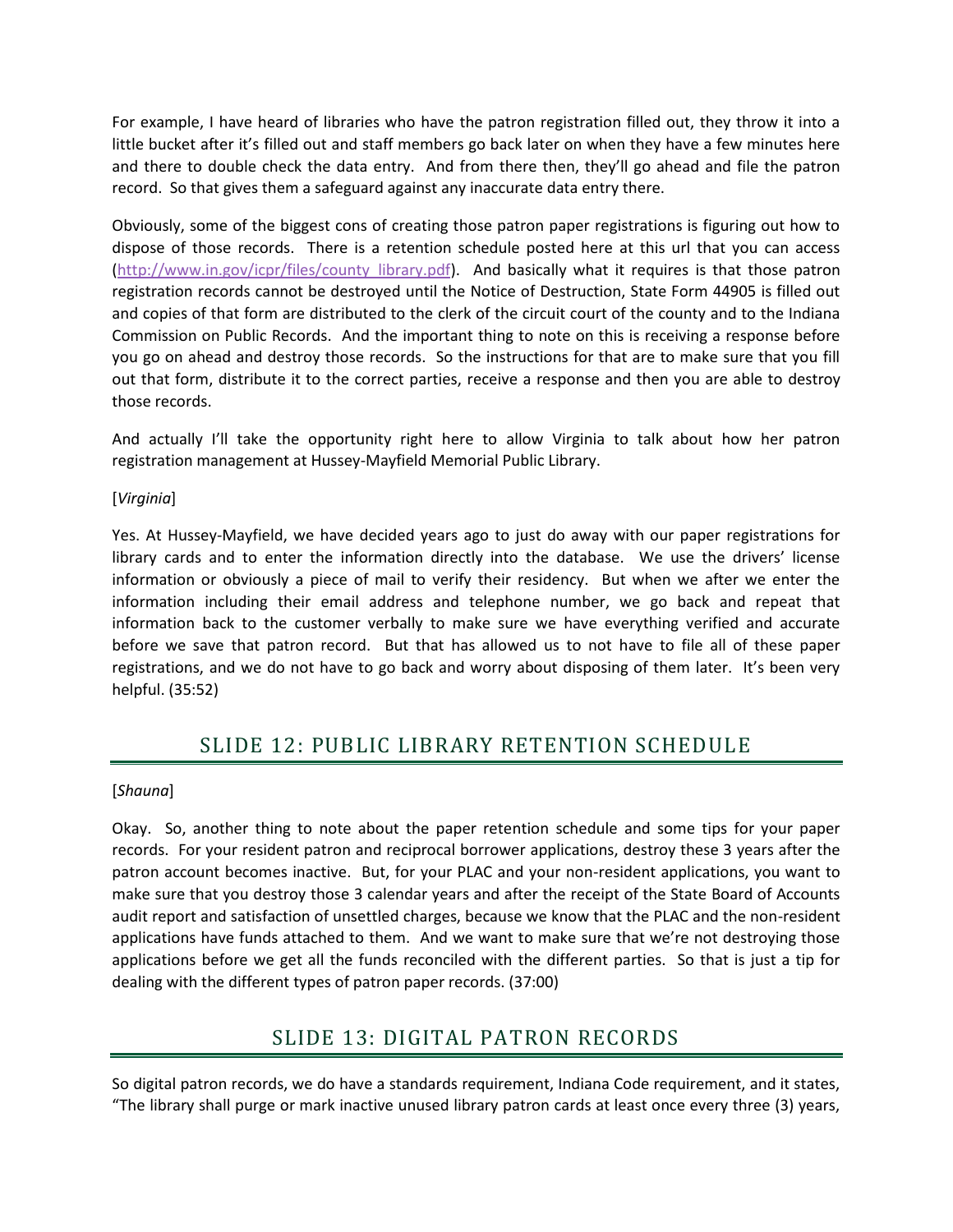deleting those patrons who have not used the card in the last three (3) years and do not owe materials, fines or fees to the library."

So basically, what we want to do, according to the Code, is delete patron records who have not used the library in the past 3 years and do not have outstanding transactions. Well that's great, because the Evergreen Indiana policy actually is a bit more restrictive than the Code, so that means of course Evergreen Indiana is in compliance with that Code and in addition is a bit more restrictive there. And so we purge inactive library patron card with no outstanding loans, fines or fees on a rolling 12 month basis. (38:10)

## SLIDE 14: INACTIVE VS DELETING

So something that we've been working on for a while now is automating this process of marking patrons inactive and deleting them and doing sort of mass deletions so that each individual library does not need to manually delete and mark inactive their library patrons. And I have some really great news for you, Anna Goben, our Evergreen Indiana Coordinator, and Jason Boyer, our Evergreen Sysadmin, have been working on a program to provide this service, autodeleting and marking inactive and making it easier to manage that system. So, beginning on November 1, 2013, the end of this week, patron profiles are going to be automatically marked inactive upon expiration, just automatically by the ILS. So no one will have to worry about that. So, , those patron profiles, again will be marked inactive on expiry.

After that they will remain in the database as inactive patrons and you will still be able to search for them up…until up until 12 months after that inactive status has been activated basically.

So they will be deleted 12 months after that inactive status if the account has no outstanding fees. If the account does have outstanding fees, they will remain in the database so that we have that for historical purposes.

Does anyone have any questions about that? It's a new service that we're providing. We're very excited about it, and we hope that everyone is excited about it as well.

We do have a question, so we'll just pause here. And please go ahead and type into the chat any questions that you might have on anything that we've covered.

### *Taira Simmons: Will we receive a report of patrons who are being deleted?*

So we are actually going to be discussing reports in the next couple of slides. What we recommend is setting up reports, knowing that this program is rolling out on Friday, setting up reports so that you will be able to track what patrons are being deleted when.

#### *Sandra Rowland: Are the patrons deleted on a rolling basis also or just once a year?*

Yes, patrons are deleted on a rolling basis. We are discussing the length of time, the final length of time which, you know, they will be deleted on. But we're shooting for daily to make it easier for the system. And Jason is actually doing some testing right now. But it will be on a rolling basis, an on-going basis, rather than annually. (41:35)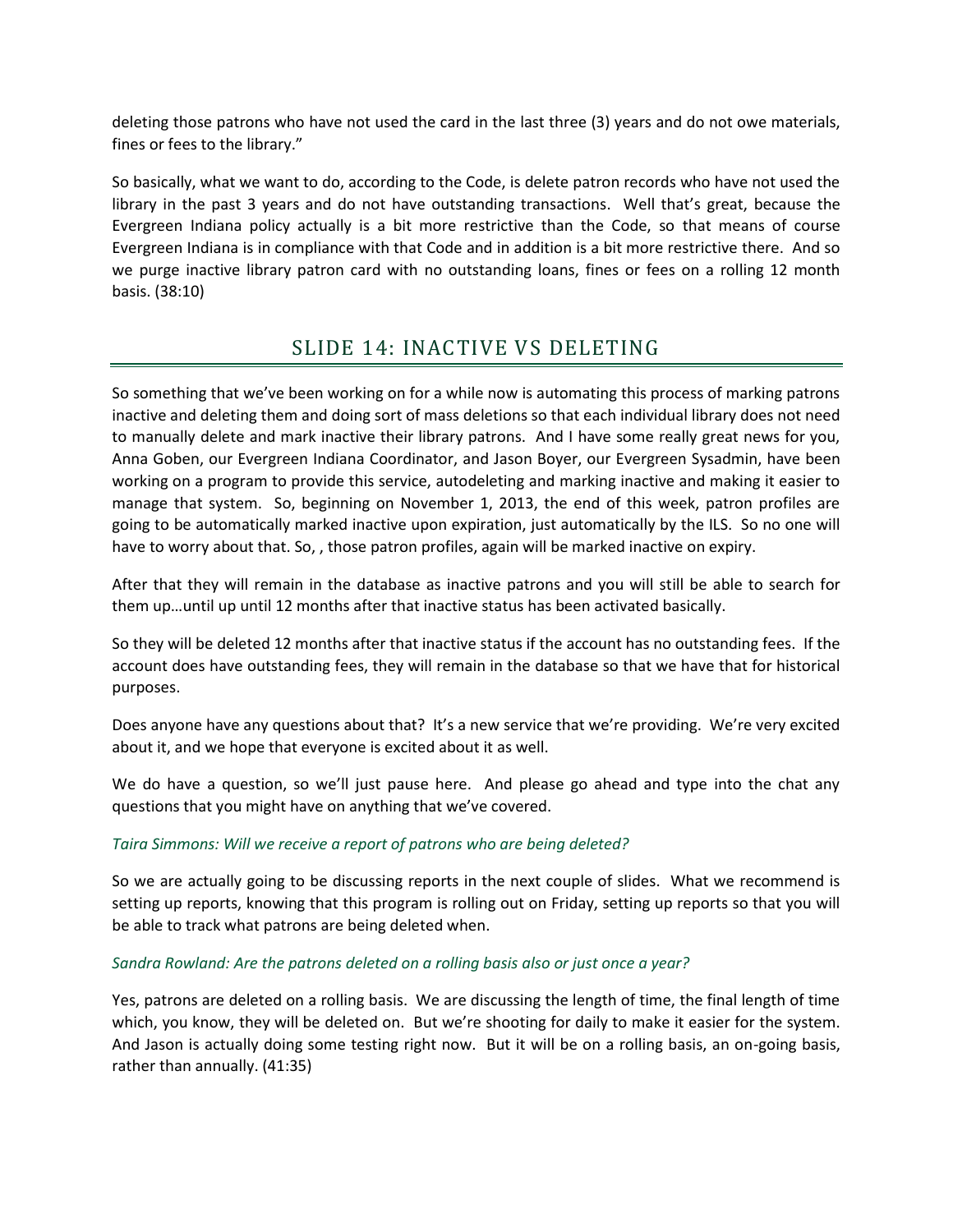Okay, so, we had a question about reports, so let's just jump right into that. We do have some helpful reports to allow you to manage this information. In this shared folders, templates, those of you who are localadmins and have had the administration class, will, this will be a bit familiar to you. Those of you who have not had to deal with that will definitely need to collaborate with your localadmins on this. In the Customer folder there's a report entitled "Expired Patrons by Date Range". Localadmins can set this report on expired patrons at their branch to automatically generate. And then you can also in that form automatically email a staff member. So your localadmin may not be the one to administer and deal with these records, so they may want to include you as the staff member who receives this report. And you can automatically have that emailed to you monthly, so they don't necessarily have to worry about that. Or they don't have to worry about forwarding it on you when it's finished.

You can review the inactive patrons. A Circ1 has permission to pull up these accounts with the home libraries at their branch and then confirm those inactive who need to be. So they can verify that anyone who is marked inactive really should be marked inactive, and they can kind of review those records.

And we recommend that you use this report to set those destruction dates for your patron…excuse me, for your paper records prior to those profiles being deleted. So in other words, you can get a report that will indicate to you who has been deleted and who can be purged from your paper records. (43:44)

# SLIDE 16: HELPFUL REPORTS: PART II

Another helpful report in the Customer folder is for your "Inactive Patrons," and the localadmin can set this report again on inactive patrons at their branch to automatically generate. As we talked about in the previous slide, they can set it to email any of the staff members that would need to actually go through and verify that those inactive patrons are really inactive, should be inactive. And we can use this report to plan for the destruction of those paper records as well.

So I encourage you to play with those reports; reach out to your regional coordinators if you have questions about it. Reach out to your Evergreen Indiana coordinator or your Helpdesk if you have any questions about how that's going to look and how you might set up or plan for this autodelete program and how that will affect your paper retention, paper records retention.

So let us know if you have questions, we're happy to field any of those questions. (44:57)

# SLIDE 17: EXAMPLE

Okay, so now we get to an example here of a record that you will see, and I'm sure you have seen quite a bit. So, the first thing that we know about this record is that it is expired and inactive, as is shown in that first red box in the top of that screenshot. This is an example of a record that was automatically marked inactive…or, excuse me…it was manually marked inactive. And we know that because if we check that expiration date, that expiration date, the record expired on April 23, 2010. And then if we jump down, we can see it was last updated, or marked inactive, on 10-30-2012. So you're going to see a lot of this because we've got a lot of patron records to deal with and some of those have just, you know,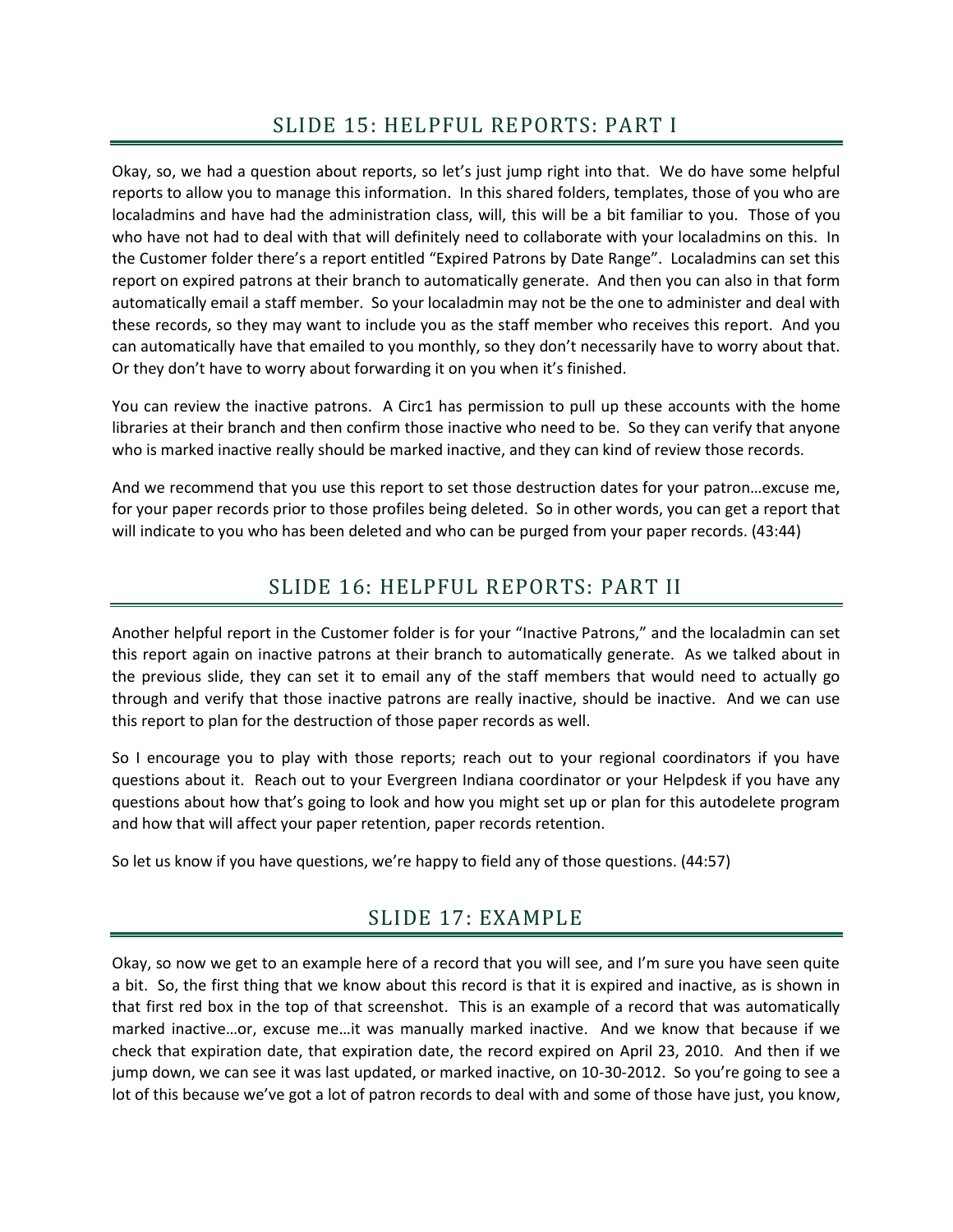not been, we haven't been able to deal with all of them and mark them all inactive right after they became expired. So if we look below, we can also see that this account does not actually have any outstanding transactions. So this is a good example of a record that in our new system of automatically marking these types of records inactive, would be deleted, would be a candidate for deletion.

So let me ask you this: when will this account be autodeleted in our new program of autodeletion? And what we discussed a couple of slides ago. When will this account be autodeleted? Go ahead and type in the chat box.

Considering in the last slide, we had discussed that that accounts that are marked inactive automatically by the system will automatically be deleted 12 months after their last date of activity.

Awesome! We have some correct answers here. 10-30-2013; you're absolutely correct.

Another question: when may the proper paper records be destroyed with this corresponding electronic record?

Considering the paper retention schedule requires and the Indiana Code requires the deletion of these records or the destruction of these records three years after the last activity of the patron. When might those paper records be destroyed?

Very good! 10-30-2015, very good.

Okay, some other things to consider, and I'll turn it over to Virginia. (48:15)

# SLIDE 18: THINGS TO CONSIDER…

### [*Virginia*]

Most of you have seen the patron accounts that have an approaching expiration date. You will notice that when you open the patron's account there's a splash screen that opens up where you would normally see the check out tab. That's going to tell you that the account is set to expire within 30 days or less, and you just need to check that expiration date in the left hand column of the patron account to know exactly when it expires. It's also a great reminder that, if you see this, to go ahead and ask the customer if you can just update their account right away and they don't have to wait till the last day to update their account.

At the same time, 30 days prior to the expiration date, the customer should receive an email, sent automatically by the system, to let them know that their account is set to expire within 30 days.

Okay, if you happen to notice that an account has already expired, I won't recommend that you follow my example and say "Oh, you've expired! That's the problem with your account." We're going to say, "It looks like we need to update your account." That sometimes takes a little bit of practice, but I do recommend it. Because sometimes you'll get a funny look when you tell a customer they've expired.

You, hopefully, most of you know, but if you don't, resident cards can be renewed at any Evergreen library now as long as the patron's identification matches what's already listed in the account and the patron's in good standing: they don't owe over the \$10 limit or they haven't been barred or any of those